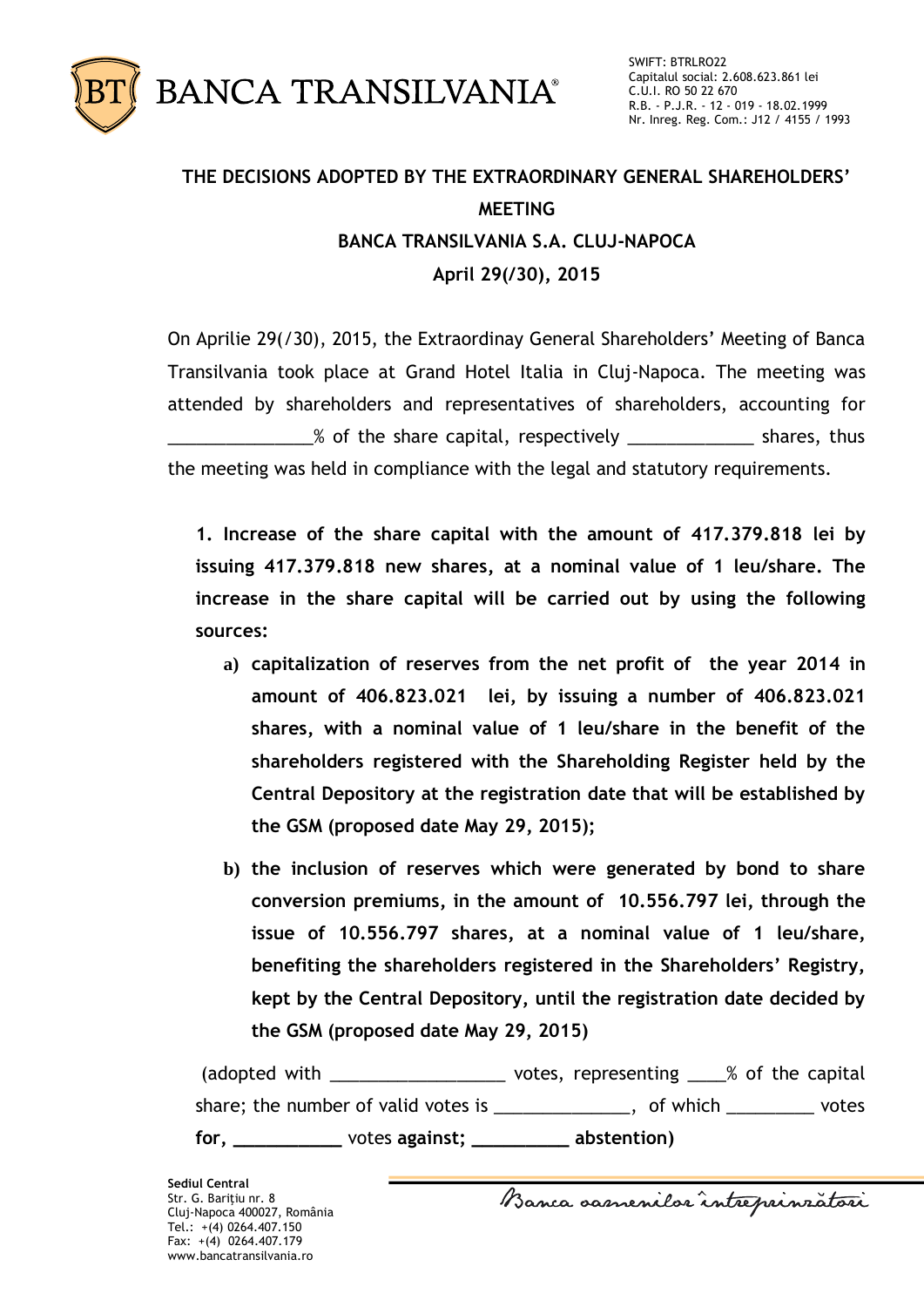**2. Approval of the Bank's share buyback, in accordance with the applicable legal provisions, under the following terms and conditions: a maximum 20.000.000 shares (0.77% of the total shares included in the share capital) with a nominal value of 1 leu/share at a minimum price equal to the market price on BVB at the moment of the buyback and a maximum price of 3 lei, for a period of maximum 18 months as of the publishing date of the EGM resolution in the Official Monitor of Romania, Part IV, with the purpose of implementing a remuneration program capable of ensuring the compliance with the long-term performance principles and a share retention program for a period of at least 3 years, and the granting of a mandate for the Board of Directors for the enforcement of this resolution.** 

(adopted with \_\_\_\_\_\_\_\_\_\_\_\_\_\_\_\_\_\_\_\_\_ votes, representing \_\_\_\_% of the capital share; the number of valid votes is example the number of valid votes is the set of which votes **for, \_\_\_\_\_\_\_\_\_\_** votes **against; \_\_\_\_\_\_\_\_\_ abstention)**

**3. Notification of shareholders in regard to the purchase of all Volksbank Romania S.A./ preliminary approval of the merger (by absorption) which would take place between Banca Transilvania S.A. (absorbing company) and Volksbank Romania S.A. (absorbed company).** 

(adopted with \_\_\_\_\_\_\_\_\_\_\_\_\_\_\_\_\_\_\_\_\_\_ votes, representing \_\_\_\_% of the capital share; the number of valid votes is \_\_\_\_\_\_\_\_\_\_\_\_, of which \_\_\_\_\_\_\_\_ votes **for, \_\_\_\_\_\_\_\_\_\_** votes **against; \_\_\_\_\_\_\_\_\_ abstention)**

**4. Approval of the date of May 29, 2015 as the registration date and of the date of May 28, 2015 as the ex date.**

(adopted with  $\qquad$  votes, representing  $\qquad$  % of the capital share; the number of valid votes is \_\_\_\_\_\_\_\_\_\_\_\_, of which \_\_\_\_\_\_\_\_ votes **for, \_\_\_\_\_\_\_\_\_\_** votes **against; \_\_\_\_\_\_\_\_\_ abstention)**

**5. Approval of the mandates for the Council of Administration and individually for each of its members, in order to carry out the decisions mentioned above (inclusively for setting the payment date with respect to the newly issued shares).**

Banca samenilor intreprinzatori